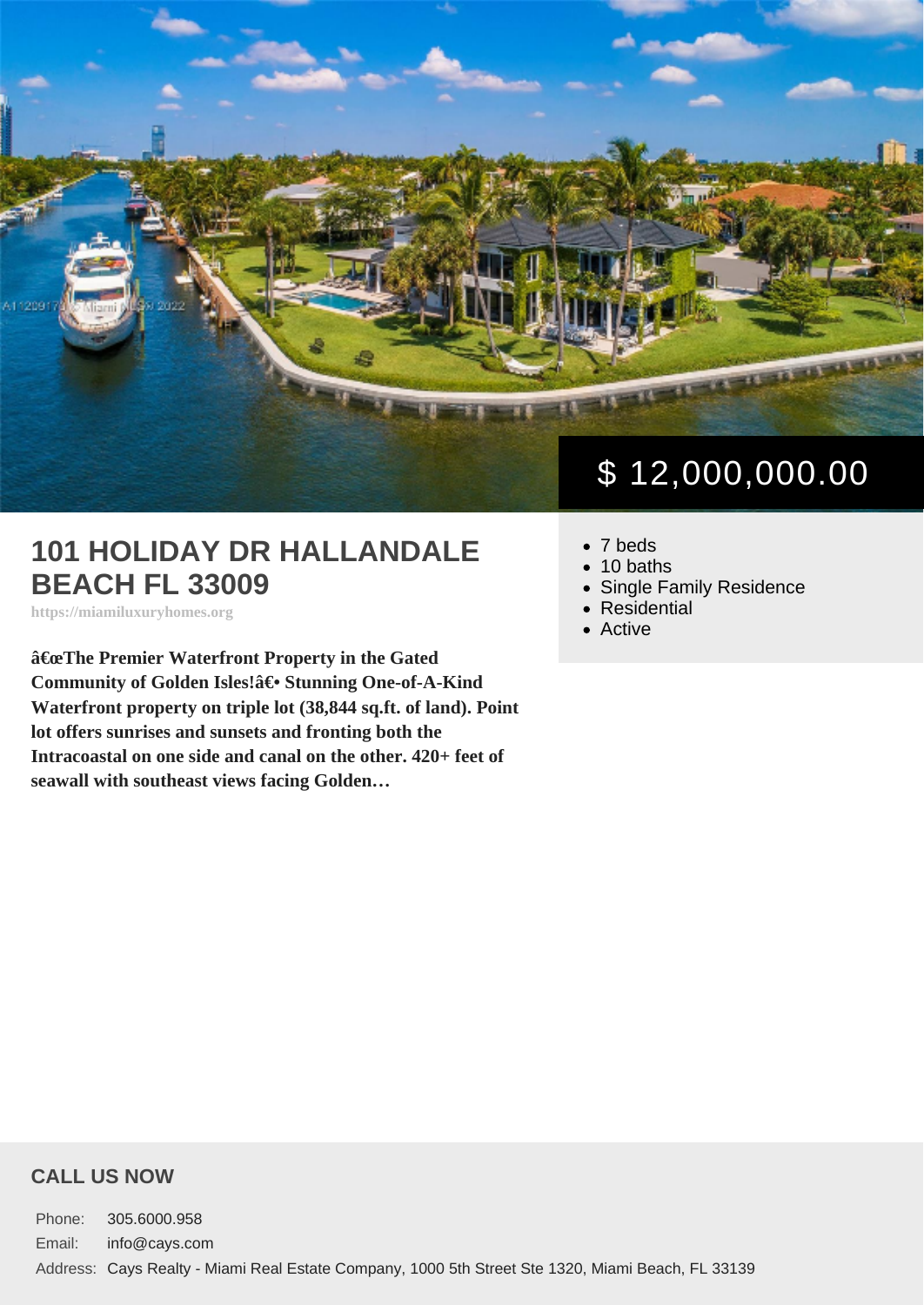## BASIC FACTS

| Date added: 06/08/22              | MLS #: A11209170                     |
|-----------------------------------|--------------------------------------|
| Post Updated: 2022-07-02 22:16:05 | Bedrooms: 7                          |
| Bathrooms: 10                     | Bathrooms Half: 1                    |
| Bathrooms Full: 9                 | Area: 6996 sq ft                     |
| Lot Size Units: Square Feet       | Year built: 1997                     |
| Status: Active                    | <b>Type: Single Family Residence</b> |

#### LOCATION DETAILS

County Or Parish: Broward County **Zoning Description: Res** 

#### PROPERTY DETAILS

| Total Building Area: 10123 sq ft | Direction Faces: North            |
|----------------------------------|-----------------------------------|
| Subdivision Name: GOLDEN ISLES   | Lot Size Square Feet: 38844 sq ft |
| Parcel Number: 514235030190      | Possession: Closing & Funding     |
| Lot Size Area: 38844             |                                   |

## PROPERTY FEATURES

Community Features: Boat Facilities,Gated Exterior Features: Balcony,Security/High Impact Doors,Lighting

#### CALL US NOW

Phone: 305.6000.958 Email: info@cays.com Address: Cays Realty - Miami Real Estate Company, 1000 5th Street Ste 1320, Miami Beach, FL 33139